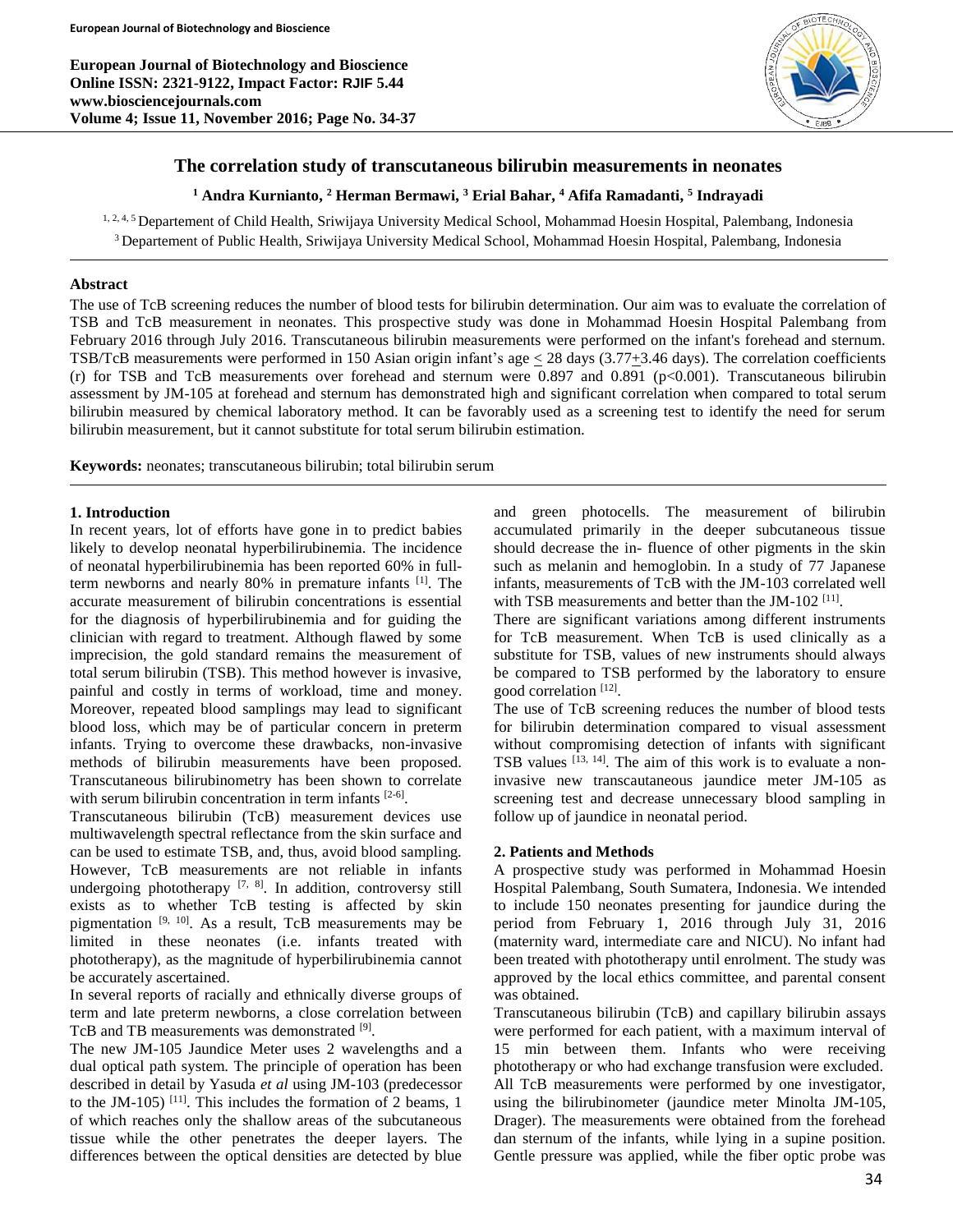#### **European Journal of Biotechnology and Bioscience**

placed against the forehead to exert even contact by the probe with the forehead and sternum skin.

The TSB assay was performed using diazo-based methods in the clinical chemistry laboratory of Mohammad Hoesin Hospital Palembang. Both devices were calibrated before use daily, in accordance with the manufacturer's instructions Demographic data, TcB and TSB values were analyzed using SPSS (Statistical Product and Service Solutions) software. The correlation coefficient between TcB and TSB was performed using Pearson Linear Regression Analysis.

#### **3. Results**

A total of 150 Asian origin infants were included in the study. TSB/TcB measurements were performed in infant's age  $\leq 28$ days (mean  $3.77 + 3.46$  days). Most of the infants had a birth weight between 2500 and 4000 g (n=94, 62.7%); 55 neonates  $(36.6%)$  were less than 2500 g, and only 1 neonates  $(0.7%)$ were greater than 4000 g. (Table 1)

The relationship between TSB and TcB forehead was y=0.9+0.87\*x and relationship between TSB and TcB sternum was 1.06+0.81\*x. (Figure 1 and 2)

The correlations between TSB and TcB were found to be significant and close when measured at any of the two sites. The Pearson's correlation coefficients (r) for TSB and TcB measurements over forehead and sternum were 0.897 and  $0.891$  (p<0.001).

**Table 1:** Demographic Characteristics

| <b>Characteristics</b>            |                 | n   | (%)  |
|-----------------------------------|-----------------|-----|------|
| Gender:                           | Male            | 68  | 45.3 |
|                                   | Female          | 82  | 54.7 |
| Age<br>$\text{(day)}$             | $\langle 7$     | 139 | 92.7 |
|                                   | $7 - 14$        | 6   | 4    |
|                                   | $15 - 28$       | 5   | 3.3  |
| <b>Gestational Age:</b><br>(week) | $<$ 38          | 41  | 27.3 |
|                                   | 38-42           | 105 | 70   |
|                                   | >42             | 4   | 2.7  |
| Birth Weight:<br>(gram)           | $1000 - 1500$ g | 5   | 3.3  |
|                                   | $1500 - 2500$ g | 50  | 33.3 |
|                                   | $2500 - 4000$ g | 94  | 62.7 |
|                                   | $>4000$ g       | 1   | 0.7  |

**Table 2:** TSB and TcB Characteristics

|              |      | Minimum (mg/dL) Maximum (mg/dL) Mean $\pm$ SD |                 |
|--------------|------|-----------------------------------------------|-----------------|
| TSB          | 4.15 | 21.66                                         | $12.32 + 3.4$   |
| TcB forehead | 4.03 | 19.50                                         | $13.05 + 3.5$   |
| TcB Sternum  | 4.30 | 19.83                                         | $ 11.67 + 3.7 $ |



**Fig 1:** Correlation between TSB and TcB Forehead measurements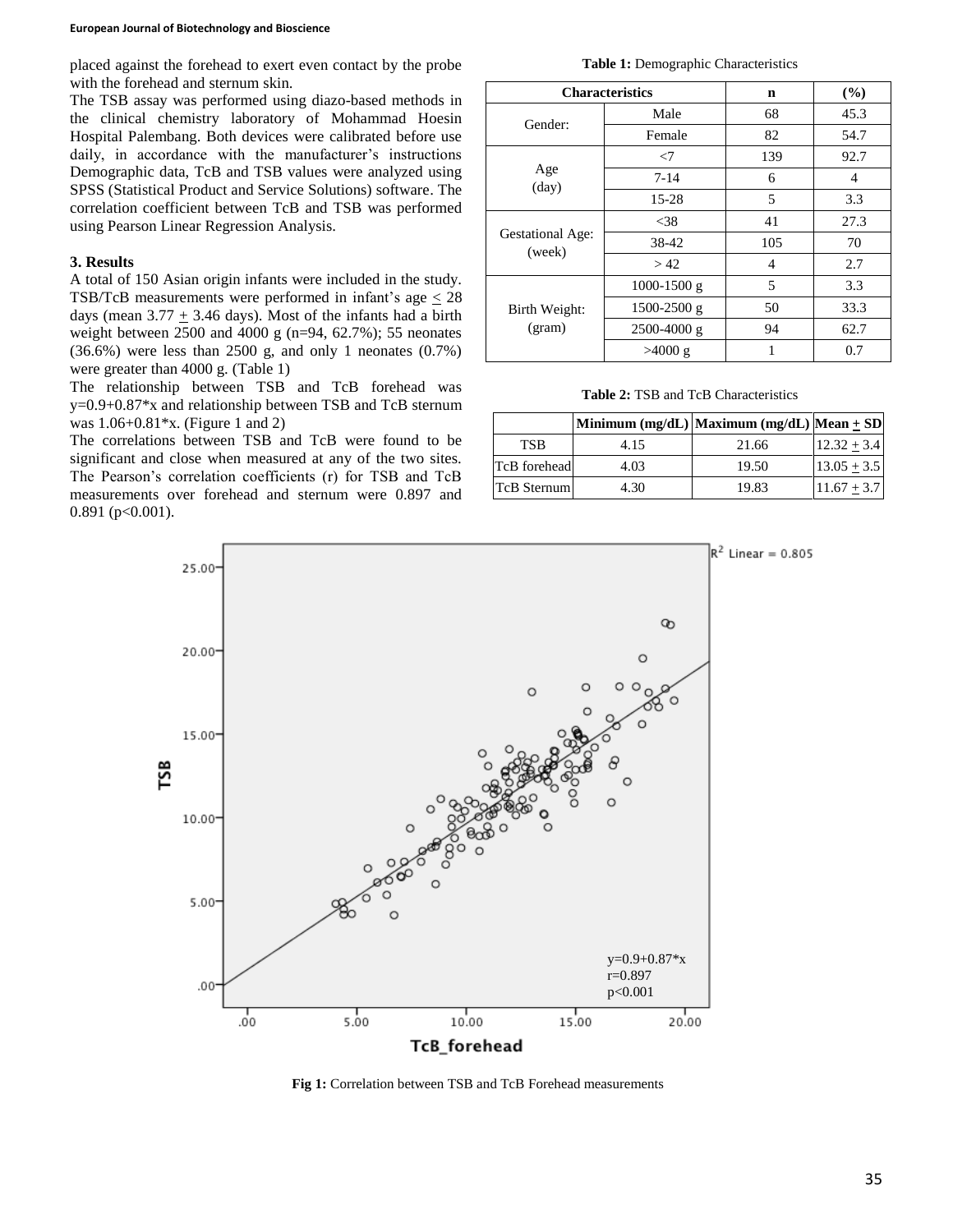

**Fig 2:** Correlation between TSB and TcB Sternum measurements

### **4. Discussion**

A number of studies have demonstrated the possibility of prediction of serum bilirubin in neonates by analysis of the spectral reflectance from the skin  $[15, 16]$ . However, the accuracy of these techniques has been complicated by the variability introduced by skin pigmentation and the dermal maturity; hence the results of studies in white infants may not be applicable to heterogeneous Indonesian population. A handled Transcutaneous bilirubinometer (JM-105) has been designed to correct for these interfering factors; being based on recent studies on light scattering charactristics of the human skin. The overall correlation between JM-103 measurements and total serum bilirubin estimation is linear (r  $= 0.89$ ). The measure-ments were independent of gestation, race and ethnicity [10].

In our study the correlation coefficient between TSB and TcB (JM 105) at the two sites were both high and significant ( $r =$ 0.897 and 0.891,  $p < 0.01$ ), in agreement with study done by Maisels MJ in China (r=0.83), Tommy SK Lam (r=0.83) but Ho EY *et al* found that TSB had higher correlations with TcB at the sternum than at the forehead  $(0.81$  and  $0.71)$  [17-19].

The correlation coefficient does not provide information about clinical significance of diagnostic test, it was found that when TSB level increase the difference between values of TcB and TSB increase as well. However, a lower level of TSB upon which treatment begins can cause frequent monitoring of blood sampling, a painful procedure with possible complications. TcB can be used as a screening test to determine the need for TSB measurement [20].

When comparing TcB and TSB measurements, it is also important to remember that the 2 methods of measurement may be evaluating different physiologic entities. Rubaltelli suggested that TcB methods measure the amount of bilirubin that has moved from the serum into the tissue, possibly mimicking the movement of bilirubin across the blood– brain barrier and into brain issue, whereas laboratory-based methods measure only bilirubin that is circulating in the blood. Thus, TcB may actually offer additional information not provided by TSB measurements, although this hypothesis remains to be proven [21].

## **5. Conclusions**

Noninvasive transcutaneous bilirubin assessment by JM-105 at forehead and sternum has demonstrated high and significant correlation when compared to total serum bilirubin measured by chemical laboratory method. It can be favorably used as a screening test to identify the need for serum bilirubin measurement, but it cannot substitute for total serum bilirubin estimation.

#### **6. Acknowledgments**

The authors thank pediatricians, nurses and technicians working in the Baby Nursery of Mohammad Hoesin Hospital Palembang

## **7. Disclosure Statement**

The authors declare that they have no conflicts of interest and no financial relationships relevant to this article to disclose.